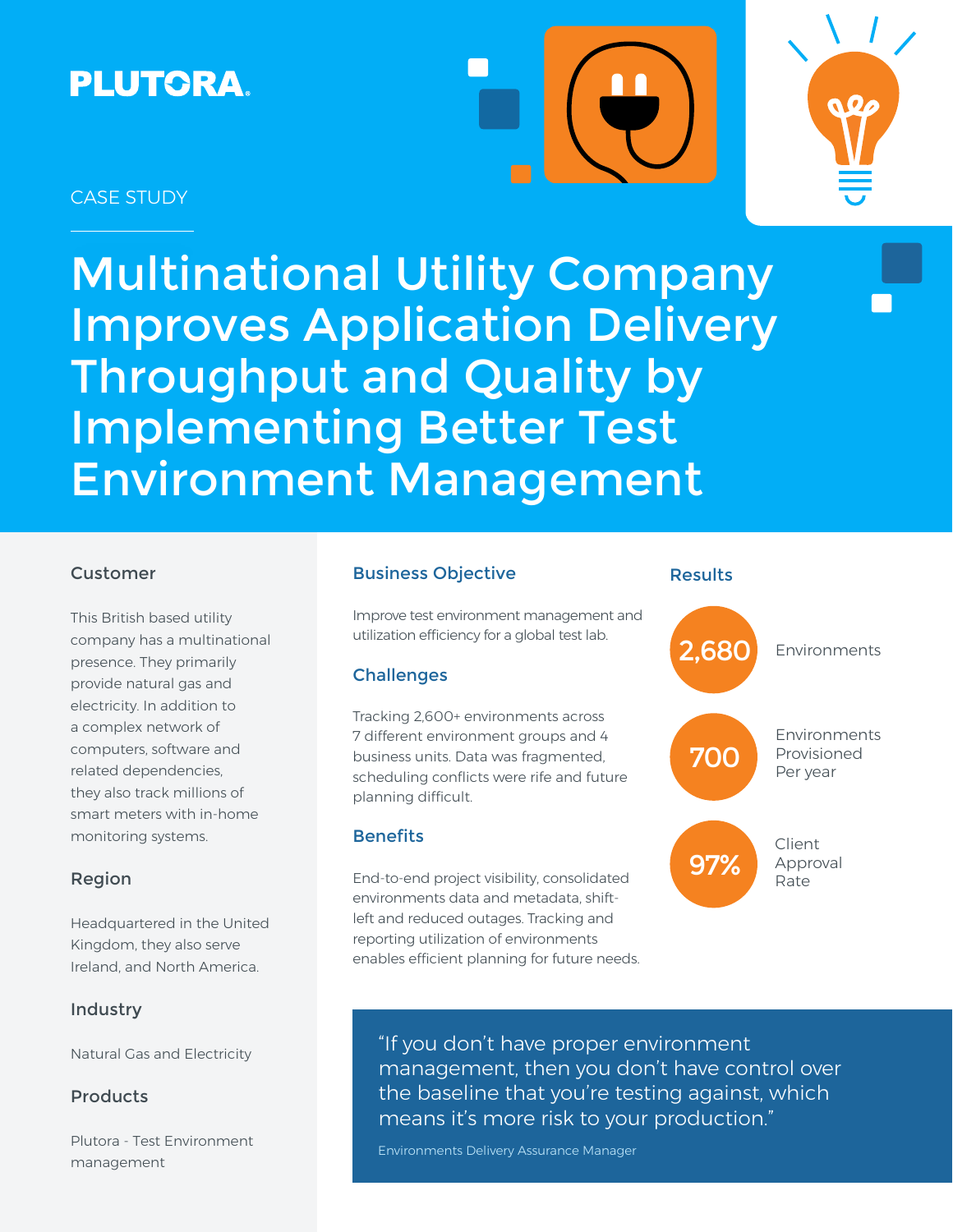# Environment Management at Enterprise Scale

As a major utility company providing critical heating and electricity services to over 27,000,000 customers, service interruptions were not an option. Their enterprise production environment was hugely complex, with thousands of moving parts.

To comprehensively test new projects and applications before release, highly specific test environments were required. Every aspect of software, hardware, smart meters, firmware, code versions, customer volumes and traffic loads needed to be configured to the exact required specifications. There were over 1,900 components that needed to be factored into test environment configurations in order to accurately simulate the production environment.

As an additional challenge, they used production baseline environments right from the early stages of functional testing. Production-scale environments required significant pre-planning and configuration. They cannot be quickly spun-up quickly, yet they were required at every stage of testing. In 2017 alone, the environments delivery team processed over 700 requests for testing environments. Each request required precise configuration followed by a very detailed verification process involving cross-team coordination.

# Fragmented and Opaque Scheduling

Each environment, along with its associated artifacts and configurations, was being tracked separately across four different business units and 20 different environment groups. Each business unit maintained their own set of siloed information which included itineraries, a series of spreadsheets and one or more Microsoft Access databases of metadata.

# "It was a bit of a nightmare because we were using spreadsheets to manage the booking, locations, and scheduling of all these assets."

### Environments Delivery Assurance Manager

There was no clear consolidated picture of activities. Disconnected scheduling regularly caused conflicts and project delays. Accurate future planning based on consumption was impossible. Testing environments could not be properly audited, as there was nothing historically reliable to reference. Orchestration was carried out with in-person meetings, traditional email and manually updating spreadsheets — inevitably, details were lost along the way. To provision environments, they needed accurate views of current and target configurations, scheduling, booking requests and usage.

"There was no view into what the others were doing. Information was very fragmented. Each group maintained their own spreadsheets. So, consolidating them into one view to see everything was very difficult."

Environments Delivery Assurance Manager

### Key Highlights

#### Employees

- 38,000+ employees globally
- 29,000+ in the UK & Ireland

### Test Environment Statistics

- 50+ Environments per Month
- 2,600 Different Environments
- 2,500+ Configuration Items
- 1,700 Hosts within those Environments
- 1,900+ Environment Artifacts
- 20 Environment Groups, Across 6 Organizations.

"There was no audit trail that was reliable. No way to track back."

Head of Environment Delivery Services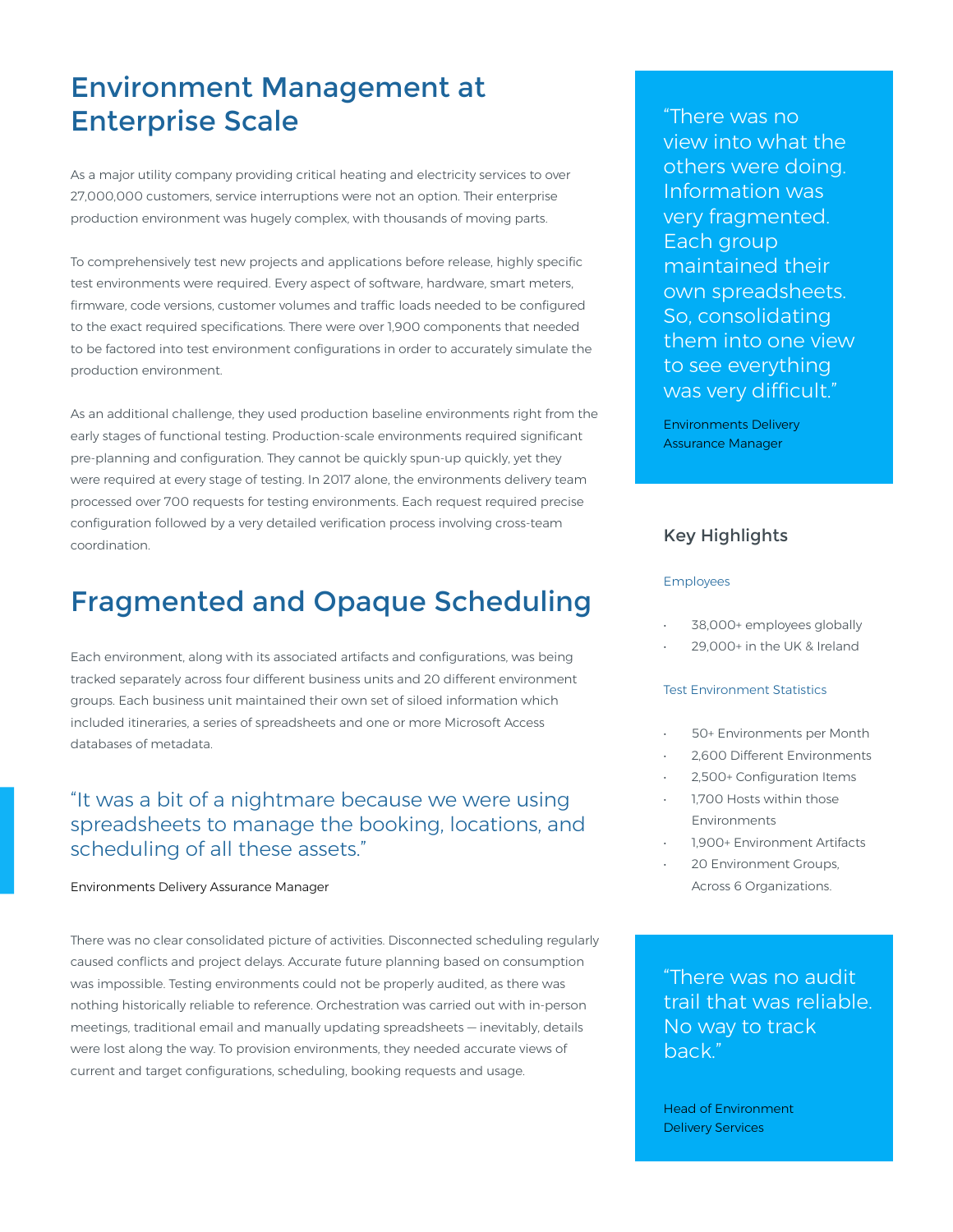# The Single Source of Truth

The organization turned to Plutora for test environment management. Once implemented, they consolidated the fragmented tracking from multiple spreadsheets and databases into a single location. Test environment management (TEM) managers in different teams were then able to draw from the same provisioned environments, artifacts and configuration settings. All the metadata, build details, code levels, firmware levels were fully integrated into Plutora allowing them to be easily and efficiently managed.

The single calendar of all bookings provided value across all teams in the environment. While servers were tracked in the CMDB, Plutora became the single source of truth for an abstracted view of environments that included the grouping of components, configurations, software versions and connections as they would be available to development and test teams. Booking and change requests were tracked in a single location allowing environment managers to arbitrate conflicting requests in a single system. The single system provides a complete audit trail eliminating the varied set of forensic activities required to resolve misconfigurations.

# Well-oiled Coordination and a Shift Left

Plutora enabled their product delivery team to shift-left by providing complete production baseline systems to the development teams at every stage of the development process. Development, automation and testing is performed against these environments shifting-left quality metrics to much closer to the development than ever before. As such, resolution times were reduced, product quality increased and product teams delivered more quickly and efficiently.

"With Plutora, we are able to set up specific environments, even for integration testing, which allows us to shift-Left even further, saving a lot of time and money in the release process."

Environments Delivery Assurance Manager

What used to be nearly impossible to coordinate, became a well-oiled process managed by a single centralized solution and team. Environment requests were passed from ServiceNow and a self-service portal to Plutora where they were triaged. From there, the TEM team managed the requests and schedules with complete visibility across all resources and business groups. Longer running provisioning tasks for configuration, builds and test data were analyzed and automated including an integration to Jenkins as a job scheduler. Provisioning times were dramatically reduced and even included validation and verification steps ensuring a reliable environment every time. These benefits all added up enabling the development teams and operations teams to be fully integrated and coordinated like never before.

"With Plutora, we can now get very granular in setting up the environment, for every aspect of the release."

Environments Delivery Assurance Manager

"The Calendar view of utilization was quite key, and fundamental to how we need to manage our environments."

Technical Assurance Manager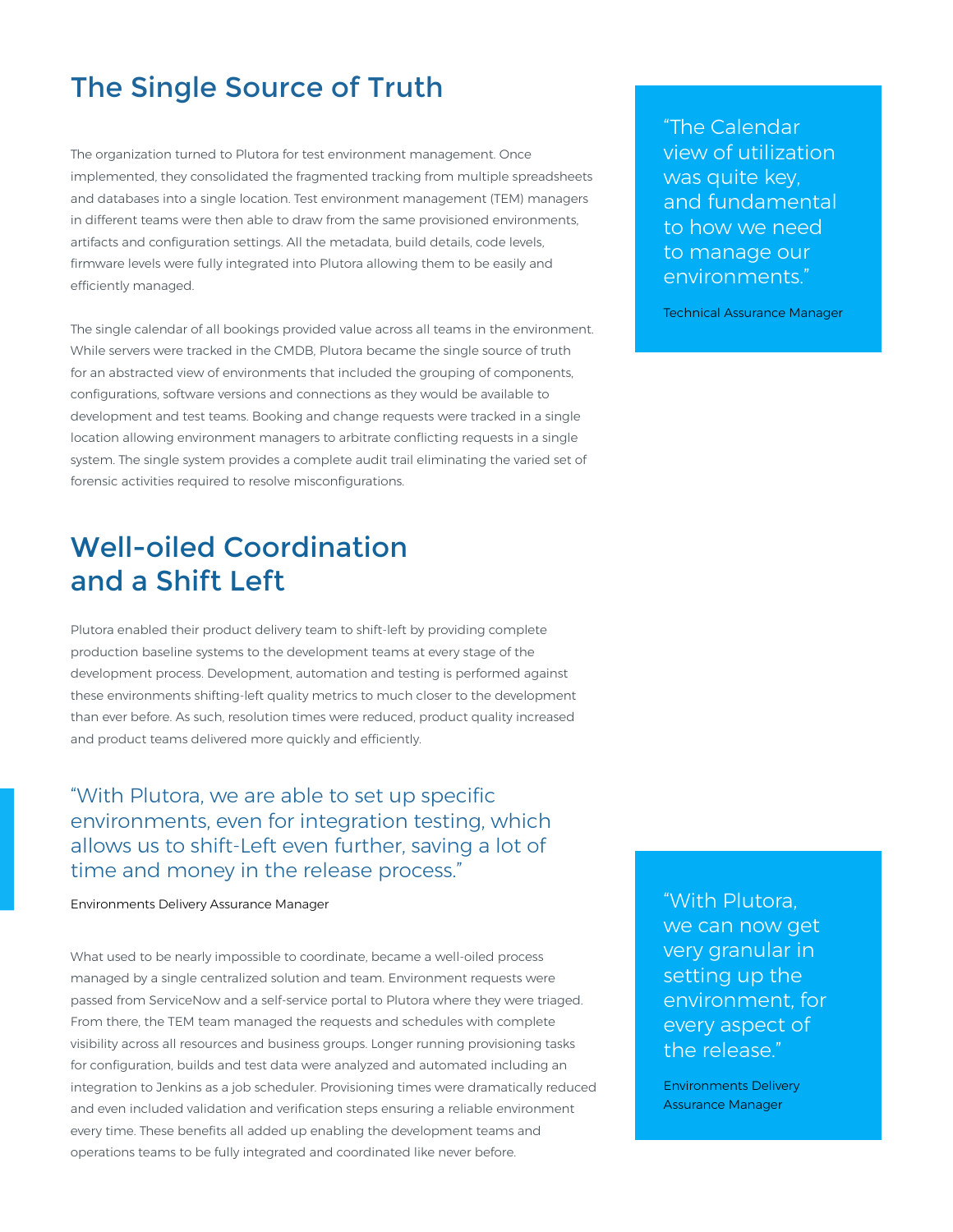# An Unexpected Expansion of Responsibility

With over 4 million smart meters installed in customers' homes, the utility company needed a plan to ensure compatibility between devices already installed in homes with the various IT delivery releases. A central part of the strategy involved comprehensive testing in their internal hardware lab. The lab had over 1200 unique assets with various firmware versions that must be validated against every release. Prior to Plutora, manual scheduling of these devices was problematic leading to conflicts and schedule delays.

The TEM team recognized that these physical hardware assets could be organized in much the same way as the software environment configurations. Hardware artifacts were then completely integrated into the Plutora TEM functionality enabling them to be allocated for testing across all business units. Scheduling conflicts were eliminated and remediated.

# Visibility Empowered Future Planning



Plutora reporting and analytics gave the team insights into consumption and utilization. The team utilized Plutora to have discussions about the historical, current and forecasted utilization of all systems. Test environment usage was consolidated leaving under-utilized systems decommissioned or repurposed. Systems could be blocked out for maintenance periods which ensured a higher level of reliability and resilience. The team was able to perform accurate capacity planning scaling systems to meet demand or to migrate to cloud-based services.

Analytics and what-if capabilities enabled the team to further drill into application and system impact matrices based upon upcoming changes. Future planning transformed from reactive delivery to strategic planning and service improvement with a focus on automation and deeper integration into DevOps tooling and testing activities.

"Every month one of the biggest questions to crop up would be 'Do we have enough environments to cater for this change plan?' We now get a single report with that information, it's made life much simpler."

"We believe in values like collaboration, agility and delivery - Plutora enables us to align with these particular values and that improves our deliverables."

Technical Assurance Manager

Environments Delivery Assurance Manager